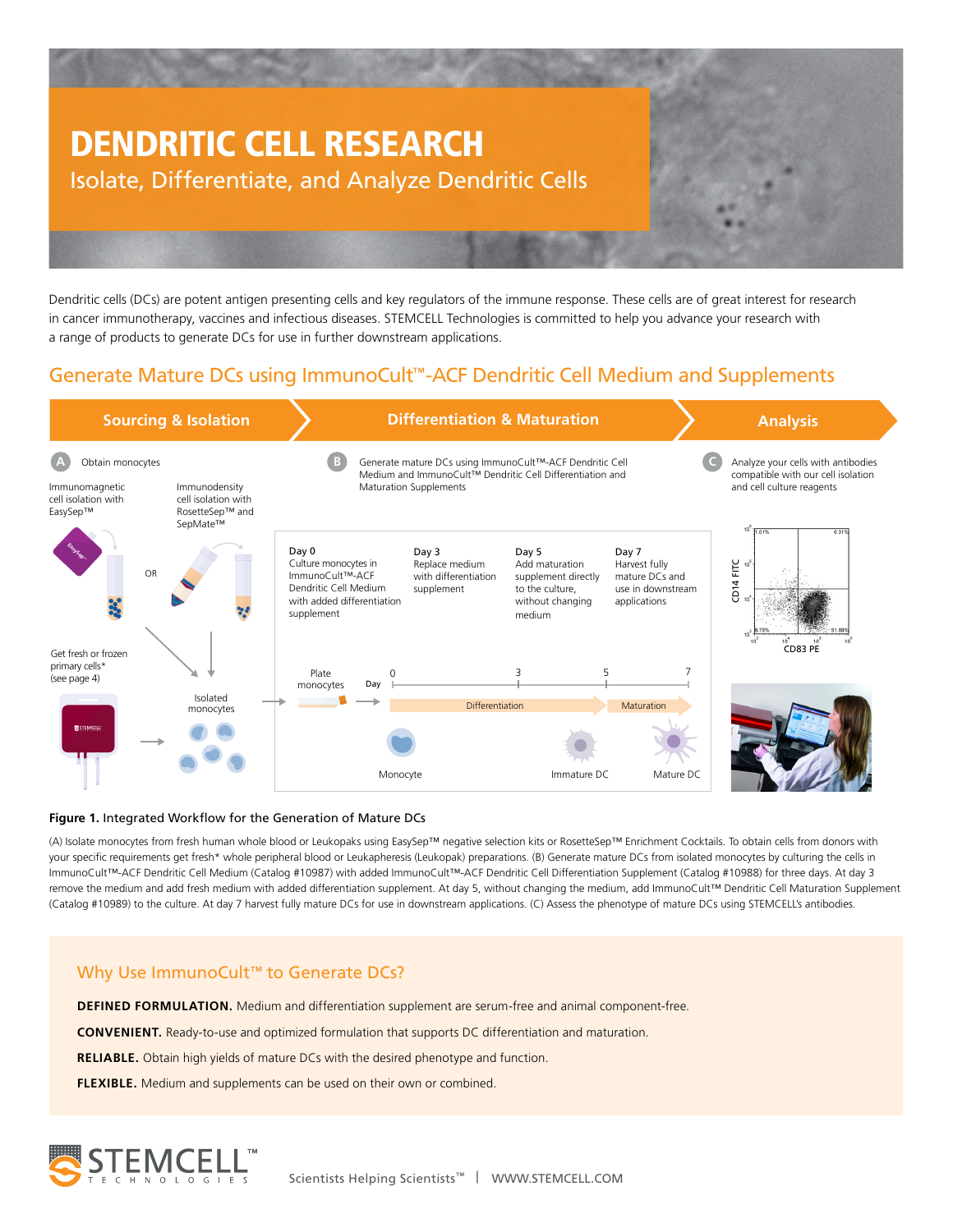## Start your workflow by isolating monocytes using EasySep<sup>™</sup> or RosetteSep<sup>™</sup>



## Differentiate monocytes into DCs with ImmunoCult™-ACF Dendritic Cell Medium and Supplements





#### **Figure 3**. Monocytes Differentiate Into Mature DCs when Cultured in ImmunoCult™-ACF Dendritic Cell Medium with Supplements

On day 0, EasySep™ isolated monocytes were plated at 1 x 10<sup>6</sup> cells/mL and cultured as described in Figure 1B. Isolated monocytes (day 0), and cells harvested at day 5 (immature DCs) and day 7 (mature DCs) were analyzed by flow cytometry for the expression of monocyte and DC markers CD14, CD209 and HLA-DR and markers upregulated in mature DCs CCR7, CD40 and CD83.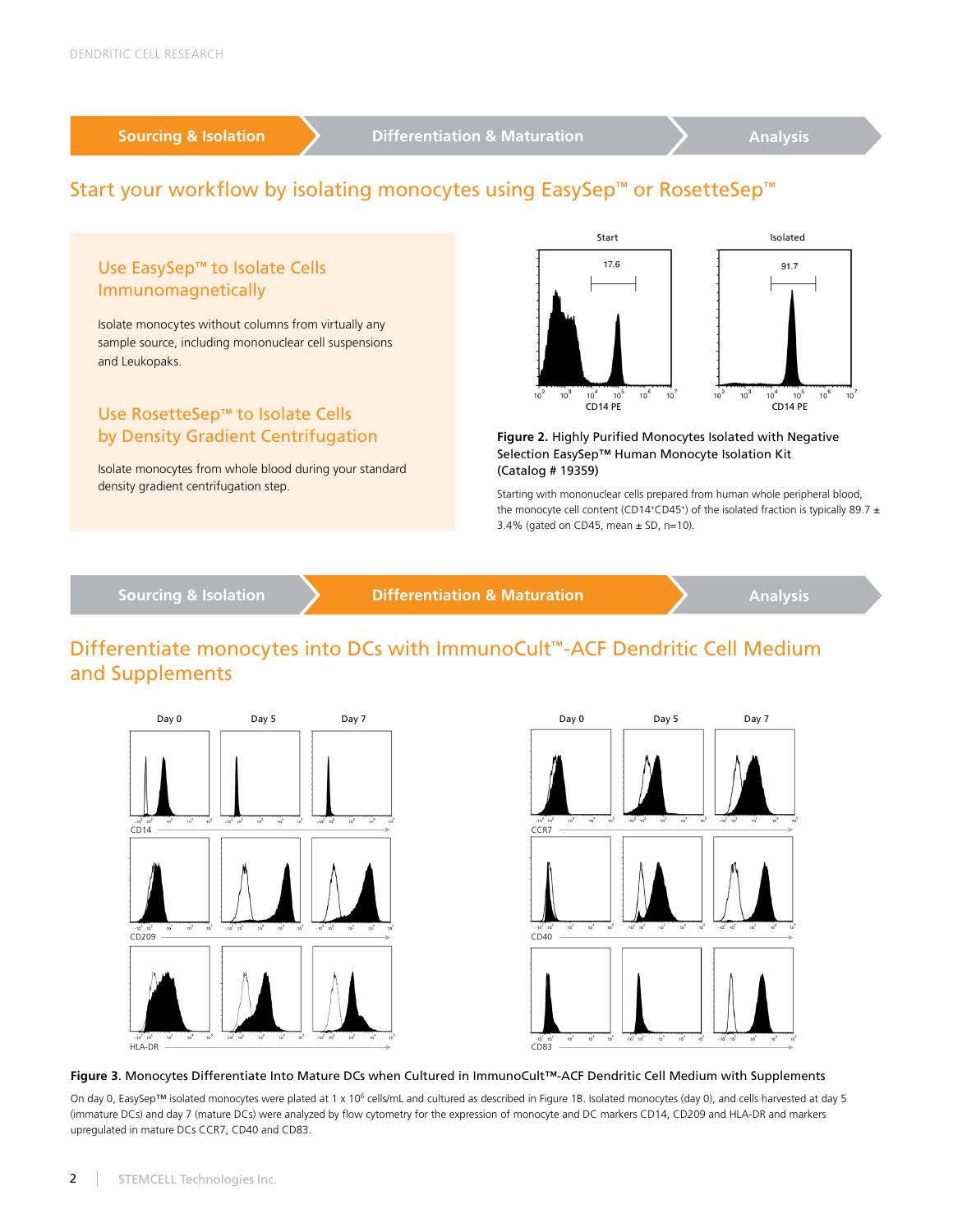### Assess the phenotype of mature DCs generated with ImmunoCult<sup>™</sup> using STEMCELL's antibodies



#### **Figure 4.** Mature DCs Generated with ImmunoCult™-ACF Dendritic Cell Medium and Supplements Show Desired Phenotype

EasySep™ isolated monocytes were cultured and differentiated into mature DCs as described in Figure 1B. (A) Representative flow cytometry plots of CD14 and CD83 expression in cells at day 0 (monocytes) and at day 7 (mature DCs). (B) The average percentage of CD14 and CD83 expression in cells at day 7 (mature DCs) was determined by flow cytometry. At day 7, a total of 93 ± 5% of the cells in culture expressed the mature DC marker CD83 and only 1 ± 1% of cells still expressed the monocyte marker CD14 (mean ± SD, n=39). Yield of mature DCs was determined by dividing the count of total viable cells at day 7 by the count of viable monocytes used at day 0. At day 7 the yield of viable mature DCs corresponded to  $45 \pm 25\%$  (mean  $\pm$  SD, n=39).



#### **Figure 5.** Mature DCs Generated with ImmunoCult™ Produce IL-12p70

DCs were generated with ImmunoCult™-ACF Dendritic Cell Medium and Supplements as described in Figure 1B. At day 5 cells were cultured with maturation supplement for 2 days (mature DCs) or without maturation supplement (immature DCs). Supernatant was collected at day 7 and IL-12p70 levels were determined by ELISA. Concentrations of IL-12p70 in supernatant of mature and immature DCs were  $361 \pm 81$  and  $5 \pm 2$  pg/mL, respectively (mean ± SEM, n=27).



#### **Figure 6.** Mature DCs Generated with ImmunoCult™-ACF Dendritic Cell Medium and Supplements Induce T cell Proliferation

Immature DCs generated as described in Figure 1B, were loaded at day 5 with HLA Class I peptides derived from the human Cytomegalovirus, Epstein-Barr Virus and Influenza Virus (CEF peptide pool) and stimulated with maturation supplement (mature DCs) or left unstimulated (immature DCs) for 2 days. 1 x 10<sup>5</sup> autologous CD8<sup>+</sup> T cells isolated using EasySep™ were labeled with CFSE and cultured in Immunocult™-XF T Cell Expansion Medium alone (negative control), with peptide loaded immature or mature DCs at a DC:T cell ratio of 1:4 or 1:10 or with ImmunoCult™ Human CD3/CD28 T Cell Activator (positive control). After 5 - 7 days of culture the number of dividing T cells (CD3<sup>+</sup>CFSE<sup>1</sup><sup>o</sup>) was determined by flow cytometry. (A) Representative histograms of CFSE dilution. (B) Average number of dividing T cells (mean  $\pm$  SEM, n=4).